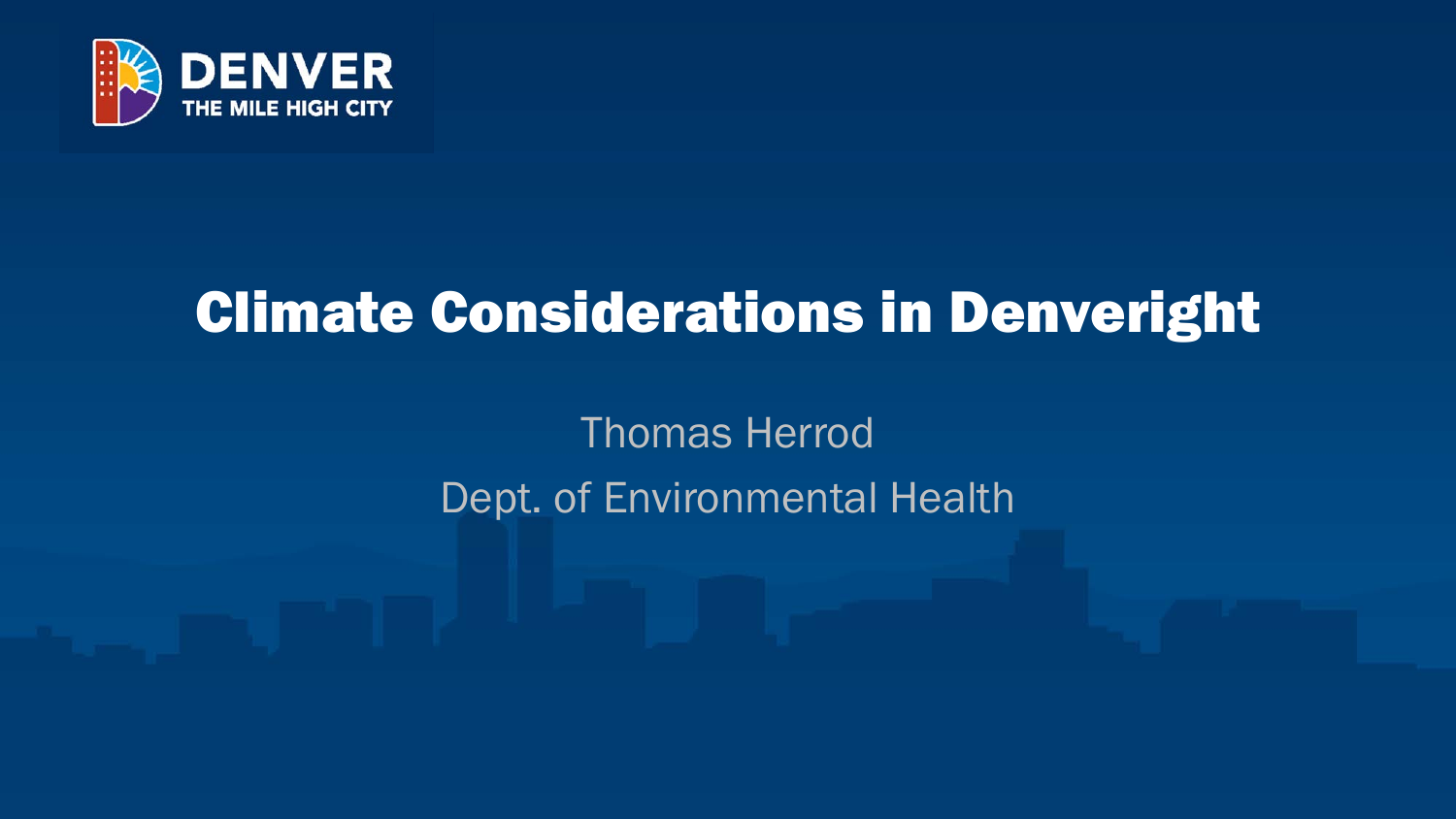

# Why is Denver interested in Climate?







"If there is only a 3 percent chance that 95 percent of the world's top scientists are right about the consequences of climate change, we all have a responsibility to act now. Denver remains committed to leading by example." ~Mayor Hickenlooper, 2007

"We have a responsibility to protect and preserve our quality of life in Denver, and that means taking aggressive steps to combat climate change. We will not shrink from that responsibility. This issue calls for actions now, not inactions that will only slow progress and increase risk to our people here and around the world. . . . We will continue to aggressively pursue our goal of reducing emissions 80% by 2050." ~Mayor Hancock, 2017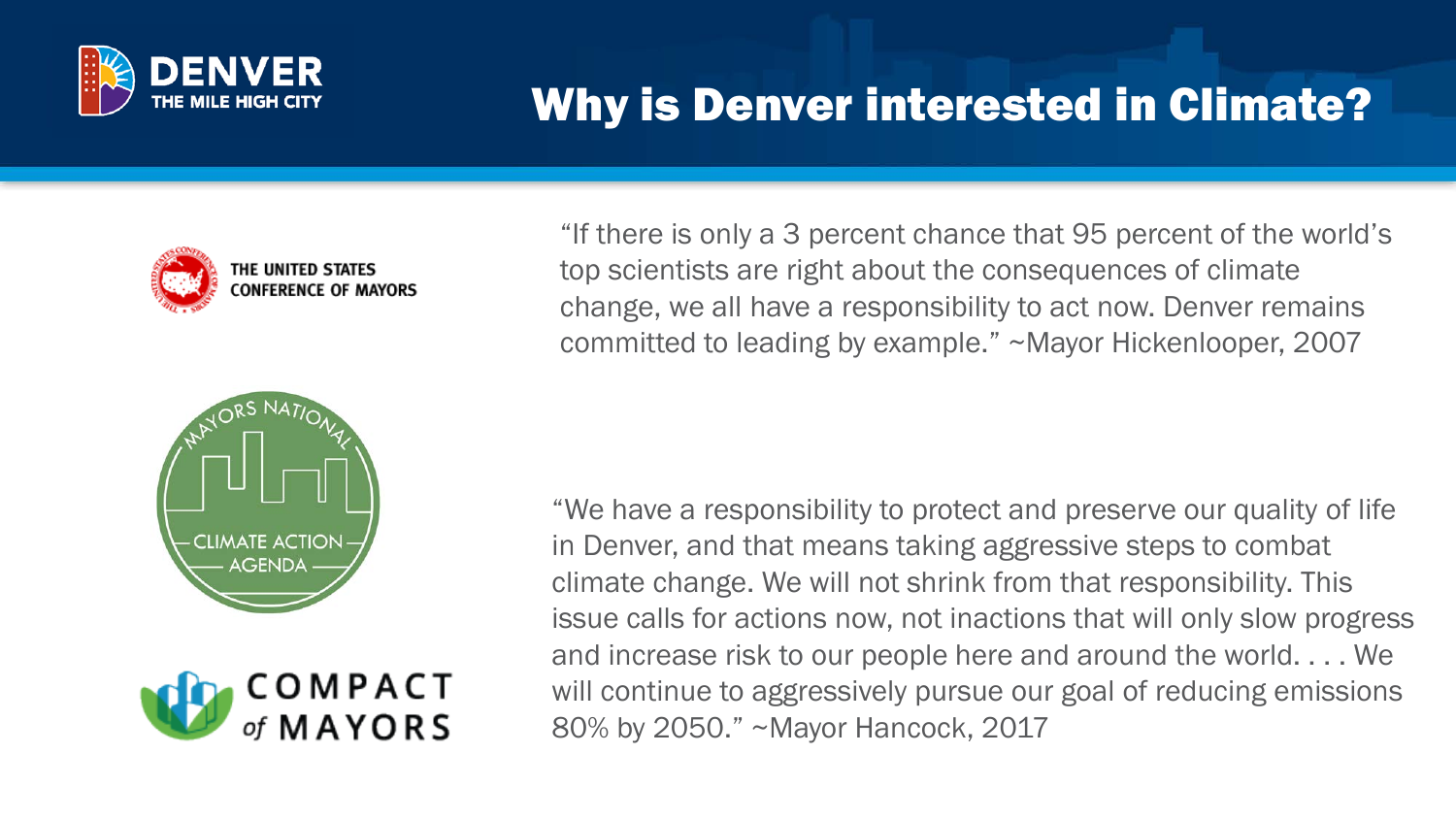

# Two Types of Climate Action

#### Climate Mitigation

- Reduction or prevention of greenhouse gas emissions.
	- Energy Efficiency
	- Lowering emissions/kWh of electricity
	- Increased Public Transportation
	- Enhancing greenspace for walking, biking, carbon sequestration

#### Climate Adaptation

- Prepare for and adjust to current and future impacts of climate change.
	- Recognize climate change impacts on building design (more cooling required or increased setbacks near waterways)
	- Availability of cooling, either natural (trees, parks) or man-made (cooling centers, pools)
	- Upgrade stormwater & transportation infrastructure to withstand changes in precipitation and heat.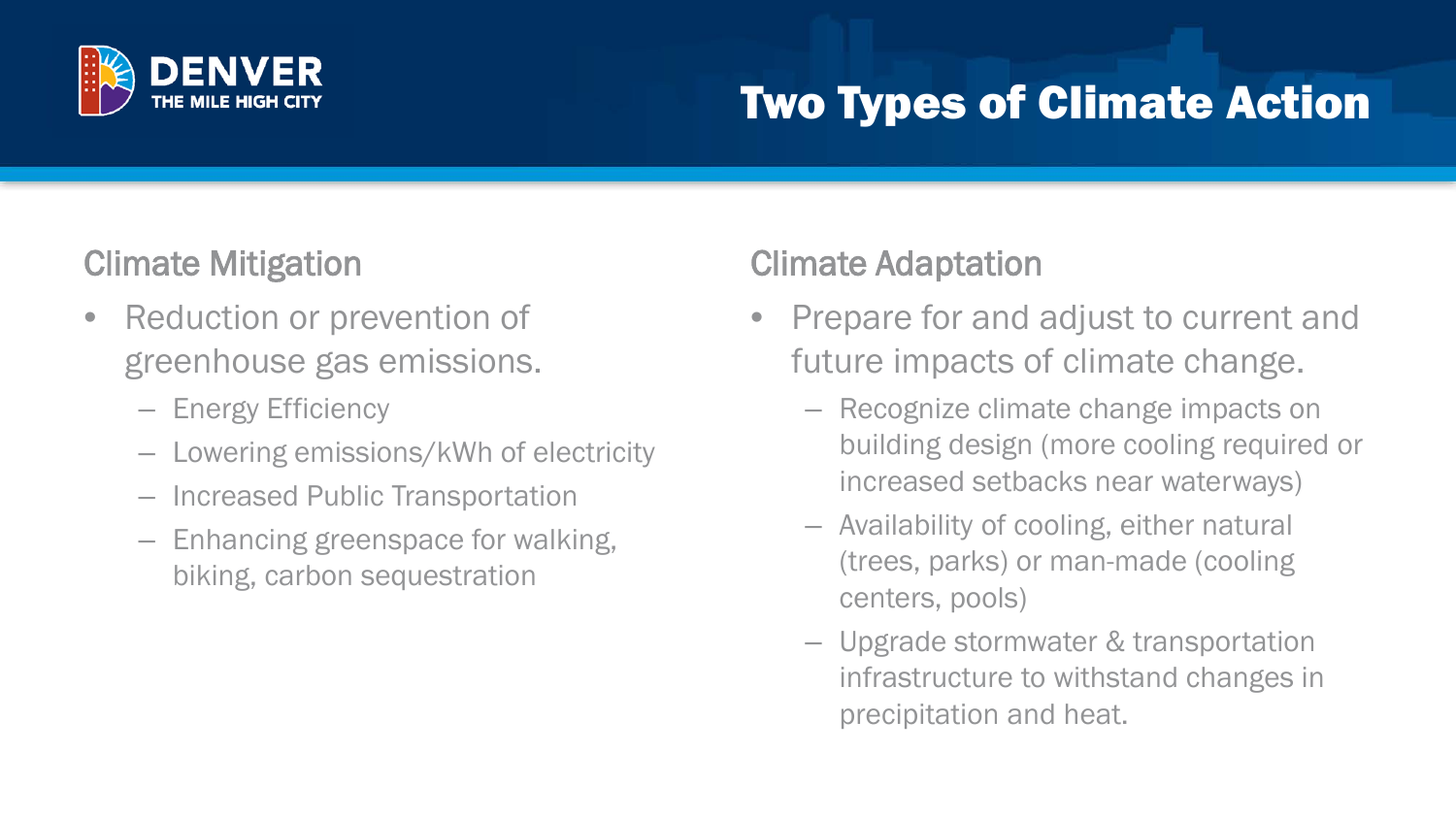

### Climate Mitigation - Measurement

#### Denver 2015 Community-wide GHG emissions 12,788 thousand mt- $CO<sub>2</sub>e$



- Residential Energy Use
- Commercial Energy Use
- Gasoline Vehicles
- **Diesel Vehicles**
- Air Travel
- Waste-MSW
- **Fuel Production**
- Cement
- Food Purchase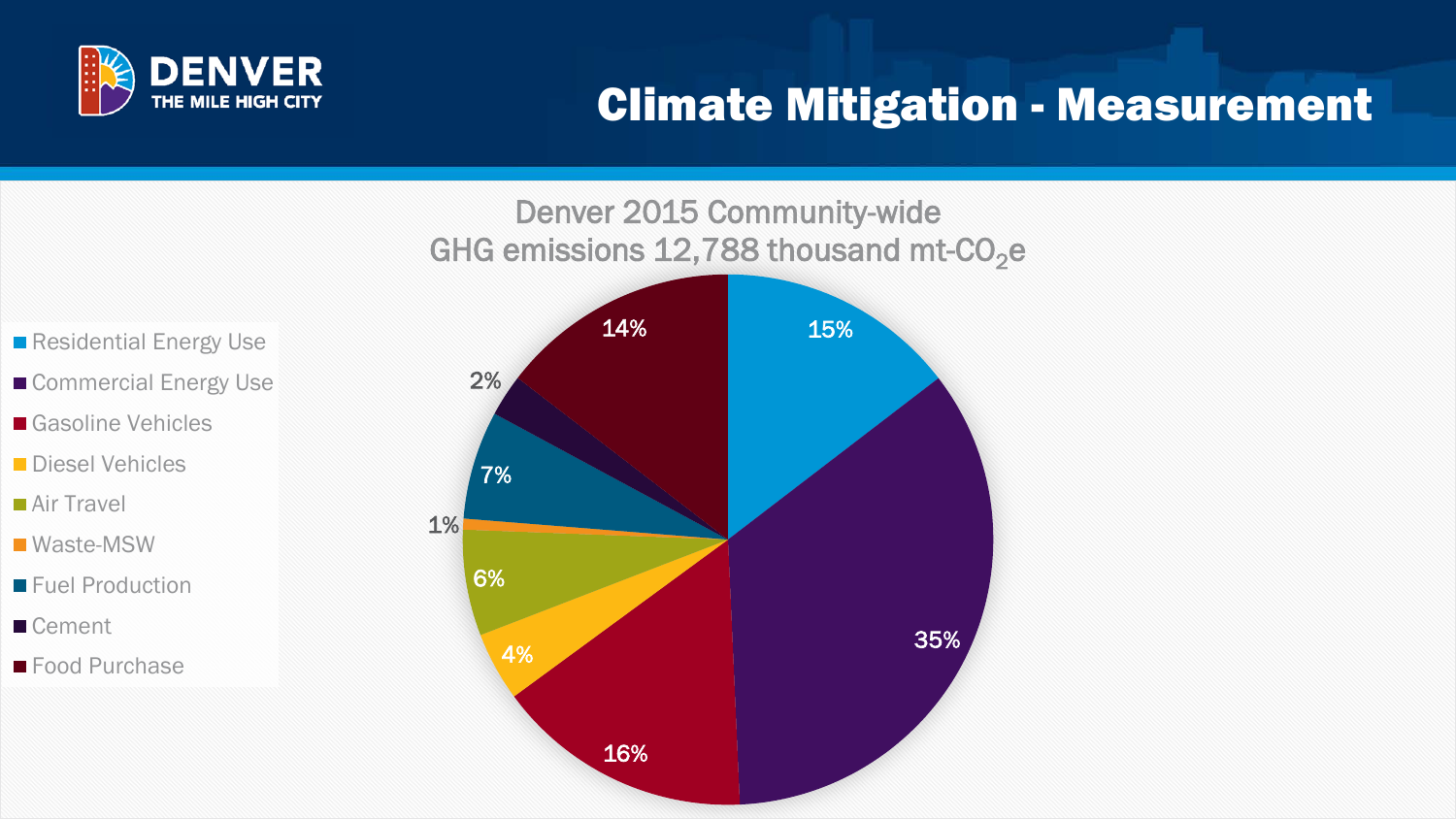

### Climate Mitigation-Measurement

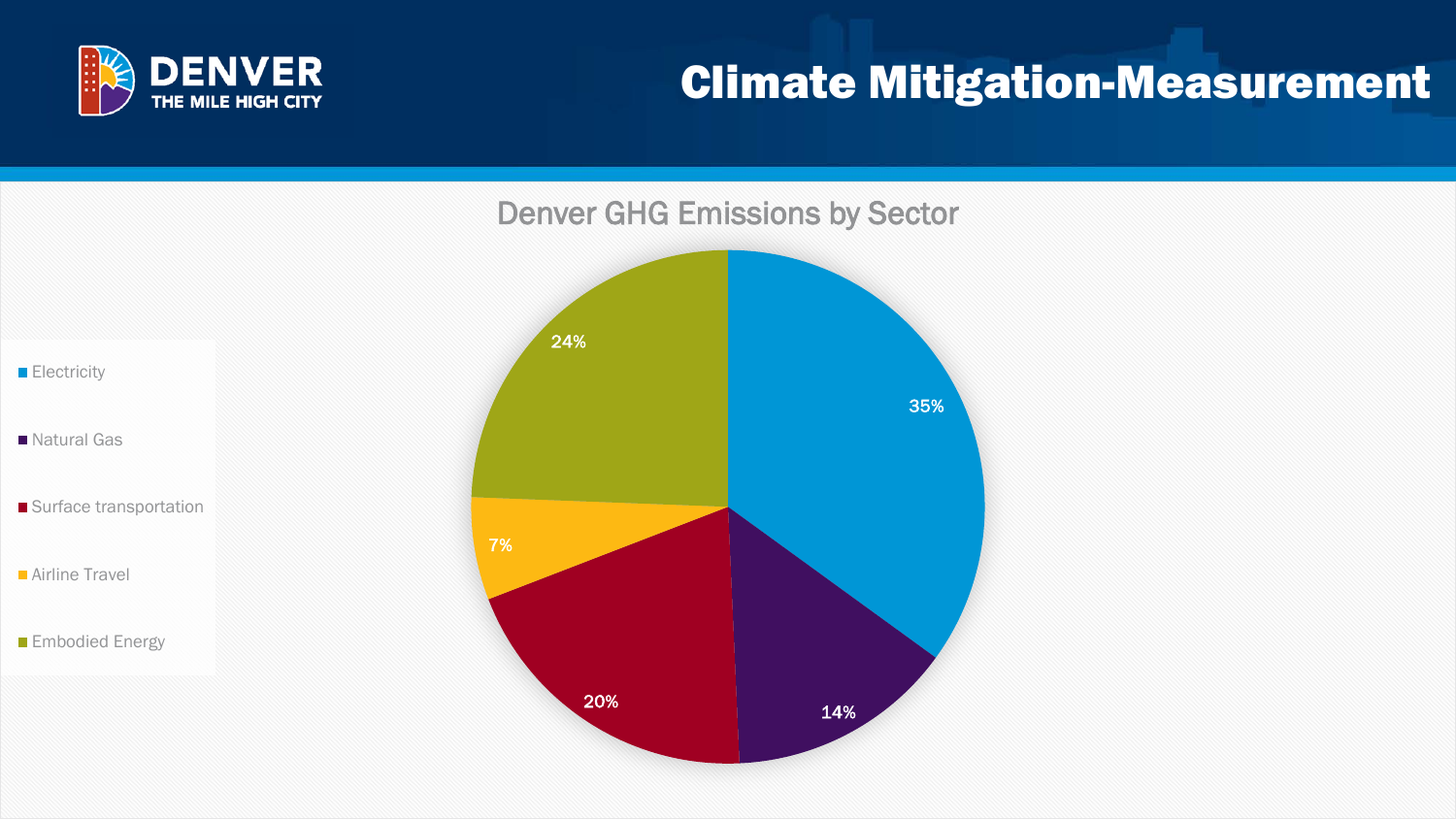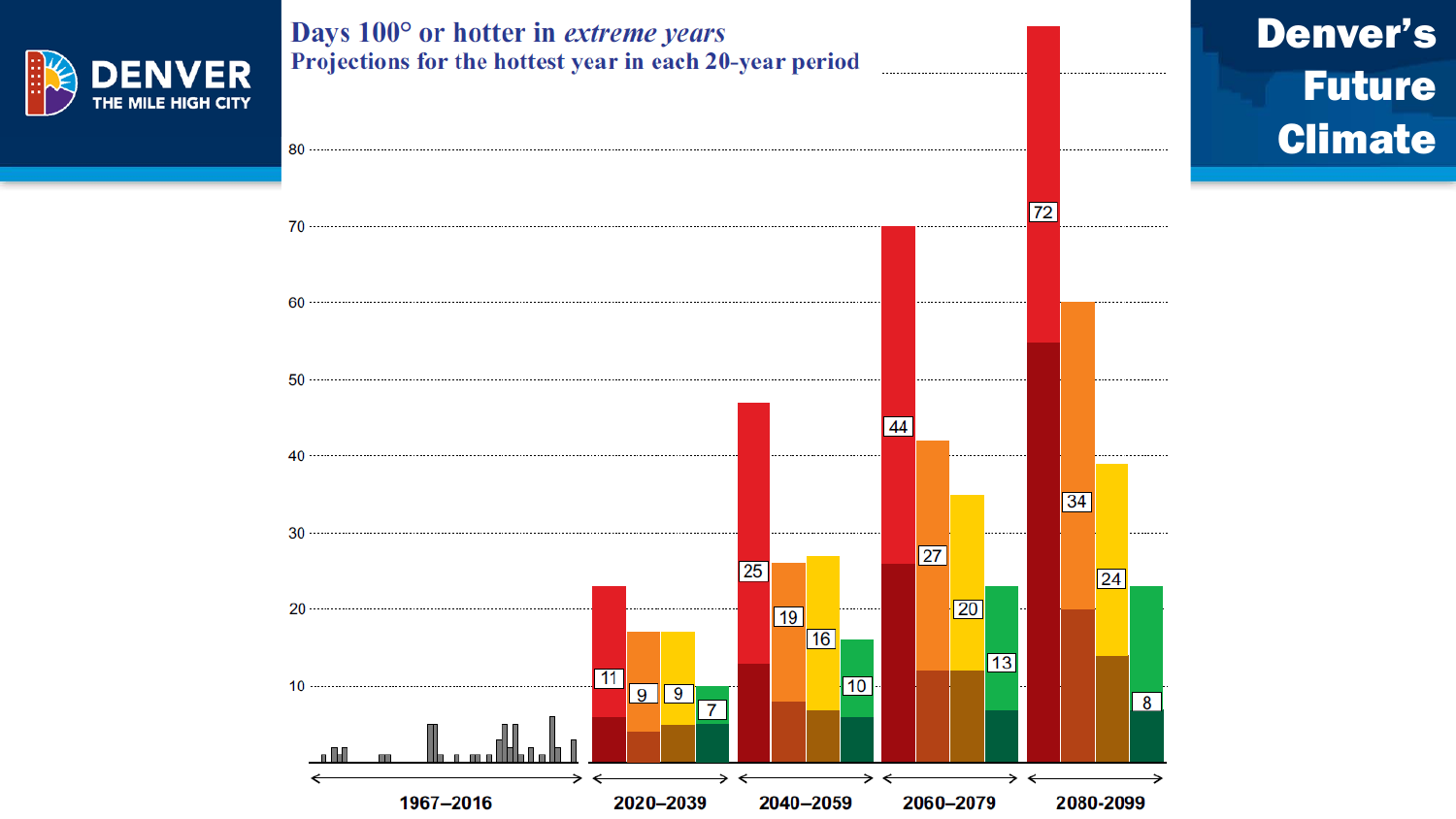